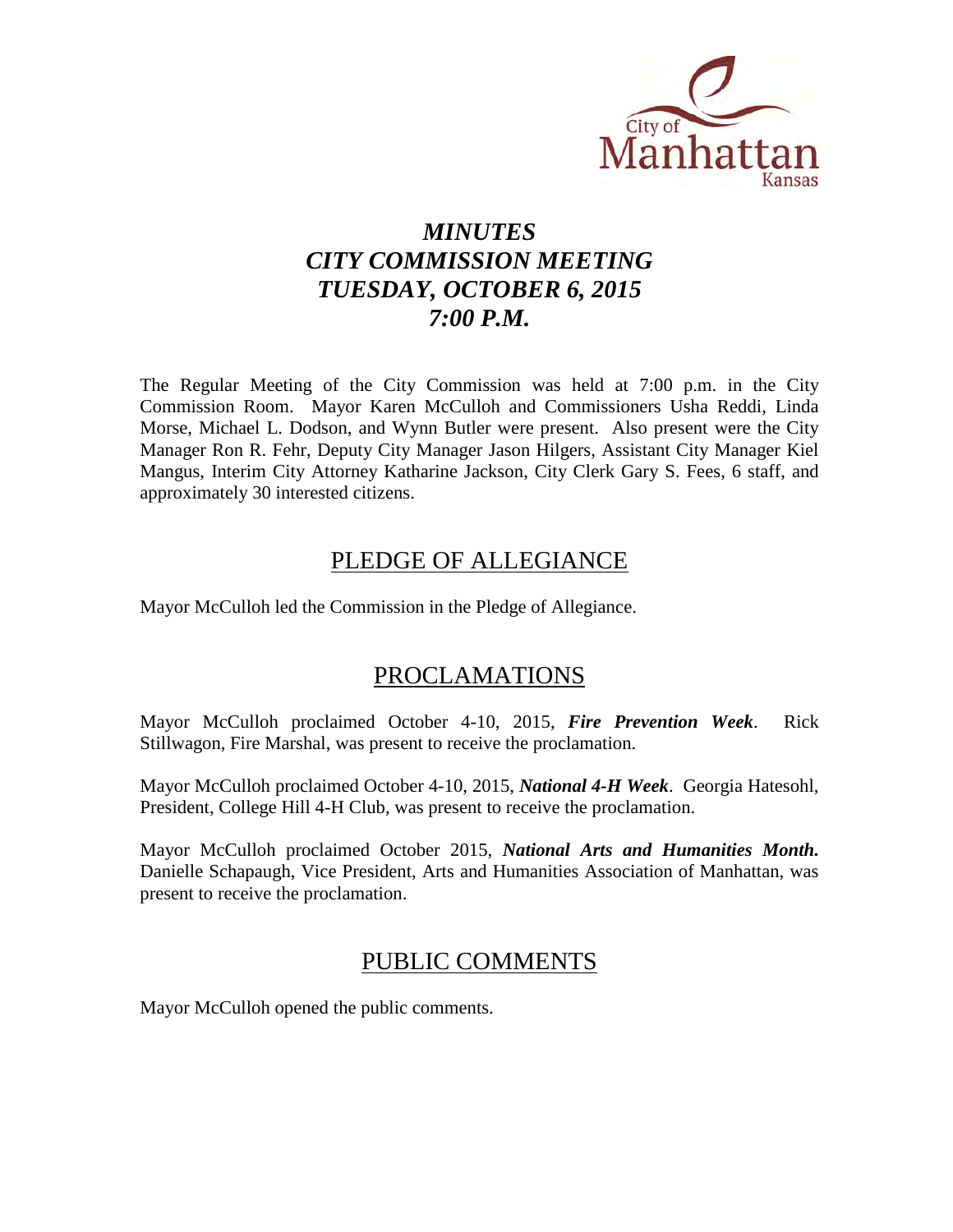Lori Gotchall, 210 Ridge Drive, informed the City Commission that she rents a house in the Blue Zone that requires a parking pass to park in front of her home. She stated that she understood the need for the parking permits in this area, but explained the difficulty for her to come to City Hall and get a parking permit due to her daycare business. She asked that the City consider other options to make the process more convenient in the future regarding parking permits.

Andy Hurtig, Student Body President, Kansas State University Student Government Association (SGA), informed the Commission that the SGA wanted to discuss the rental inspection program and are interested in working with the City Commission to provide a rental inspection program that is sustainable and benefits the community. He stated that it has come to their attention that student housing has become a serious point of concern across the student body and there are some students who are renters living in deplorable conditions. He said rental inspection programs are currently in place or being discussed in Lawrence, Wyandotte County, Wichita, and Columbia, Missouri. He referenced the Flint Hills Fair Housing Equity Assessment and recommendation for a rental inspection program. He stated that this type of program would also be helpful to fire and police in times of an emergency. Finally, he informed the Commission that the K-State Student Governing Association unanimously passed a resolution on Thursday, October 1, 2015, to encourage the Commission to look into the issue, with an emphasis on safety and the well being of students and the entire community.

Ava Clark, Chief of Staff, Kansas State University Student Government Association, spoke about past research on the program and meetings on the topic with Pat Bosco, Vice President for Student Life Dean of Students, Kansas State University; Mayor Karen McCulloh; Brad Claussen, Building Official, City of Manhattan; Kirk Schulz, President, Kansas State University; Sue Peterson, Director of Governmental Relations and Assistant to the President, Kansas State University; Phil Anderson, retired Kansas State University faculty member and rental property owner; and Jessica Wheeler, Director, Kansas State University Off-Campus Housing Support. She informed the Commission that the Student Senate recently passed a resolution unanimously in support to look at the rental inspection program.

Patrick Kennedy, Director of Local Relations, Kansas State University Student Government Association, encouraged the Commission to look at the rental inspection program and see if some sort of gradual process can occur to provide information to students and tenants on their rights for safe housing. He stated that students do not know their rights and are made to feel like they are an inconvenience to their landlords.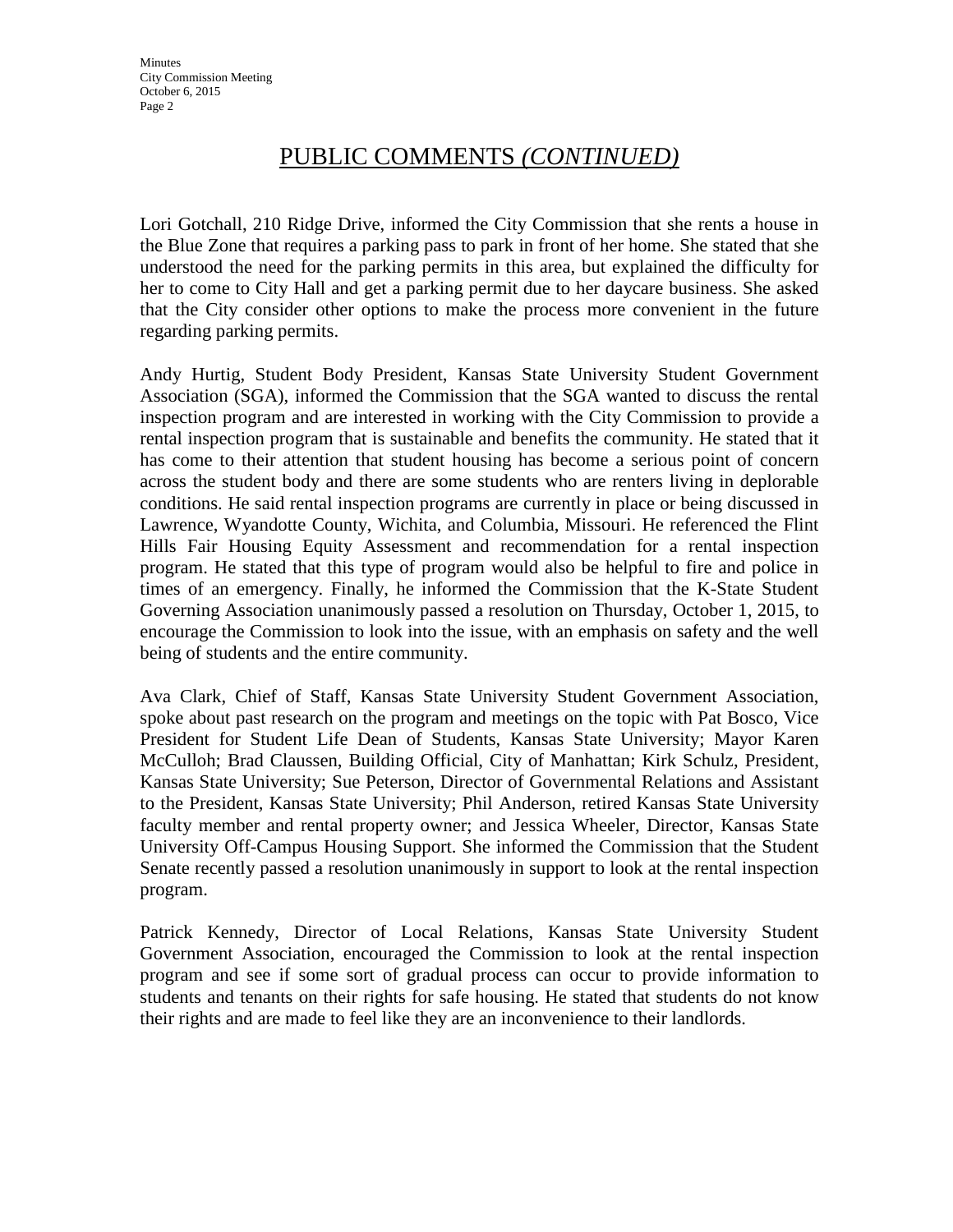Lucas Dudgeon, Kansas State University student, lived at University Crossing, informed the Commission that they discovered black mold on the vents and ducts where he lived about three weeks ago. He stated that in speaking with Jessica Wheeler, Director, Kansas State University Off-Campus Housing Support, all eight tests for microbes and mold failed and was against code. He said University Crossing did replace the ducts and air conditioning unit to fix the issue, but he was caught in the middle since his roommate works for University Crossing. He voiced his appreciation with the connection between landlords and students through the assistance of Kansas State University Off-Campus Housing Support.

Joe Tinker, Student Body Vice President, Kansas State University Student Government Association, informed the Commission that he moved into a four-bedroom house on Kearney Street with his roommates and has dealt with moldy bathrooms, lack of smoke detectors, exposed electrical wiring, insufficient egress steps, and a failing foundation wall. He stated that Code Services has been involved, but there are still items that need to be corrected. He said that valuable time that could have been spent finding a job after graduation has been spent pestering his landlord to fix the foundation wall. He stated that safe and dependable housing should be a right for all and not a privilege for the few.

Jackie Hartman, Chief of Staff and Director of Community Relations, Kansas State University, informed the Commission she was here to promote the students and their efforts to promote the need for rental inspections. She stated that approximately 150 complaints were received by the Kansas State University Off-Campus Housing Support with Jessica Wheeler. She highlighted an issue of students dealing with horrible housing conditions and asked that the partnership continue with the City to enhance the safety, health and welfare of students, military and everyone renting in Manhattan.

Mayor McCulloh stated the City and Kansas State University have a very good relationship. She discussed her recent visit with the Manhattan Area Chamber of Commerce to Columbia, Missouri, where they have had a rental inspection program since 1971. She stated the Commission will take the comments under consideration and address the concerns at a work session in the near future.

Commissioner Reddi thanked Jackie Hartman and the students for bringing this to the attention of the City Commission. She said that parents think their children are in a safe place when they leave them, and the City Commission wants to make sure they are in a safe place. She stated that we will plan to work together and see what we can come up with to address safety and health.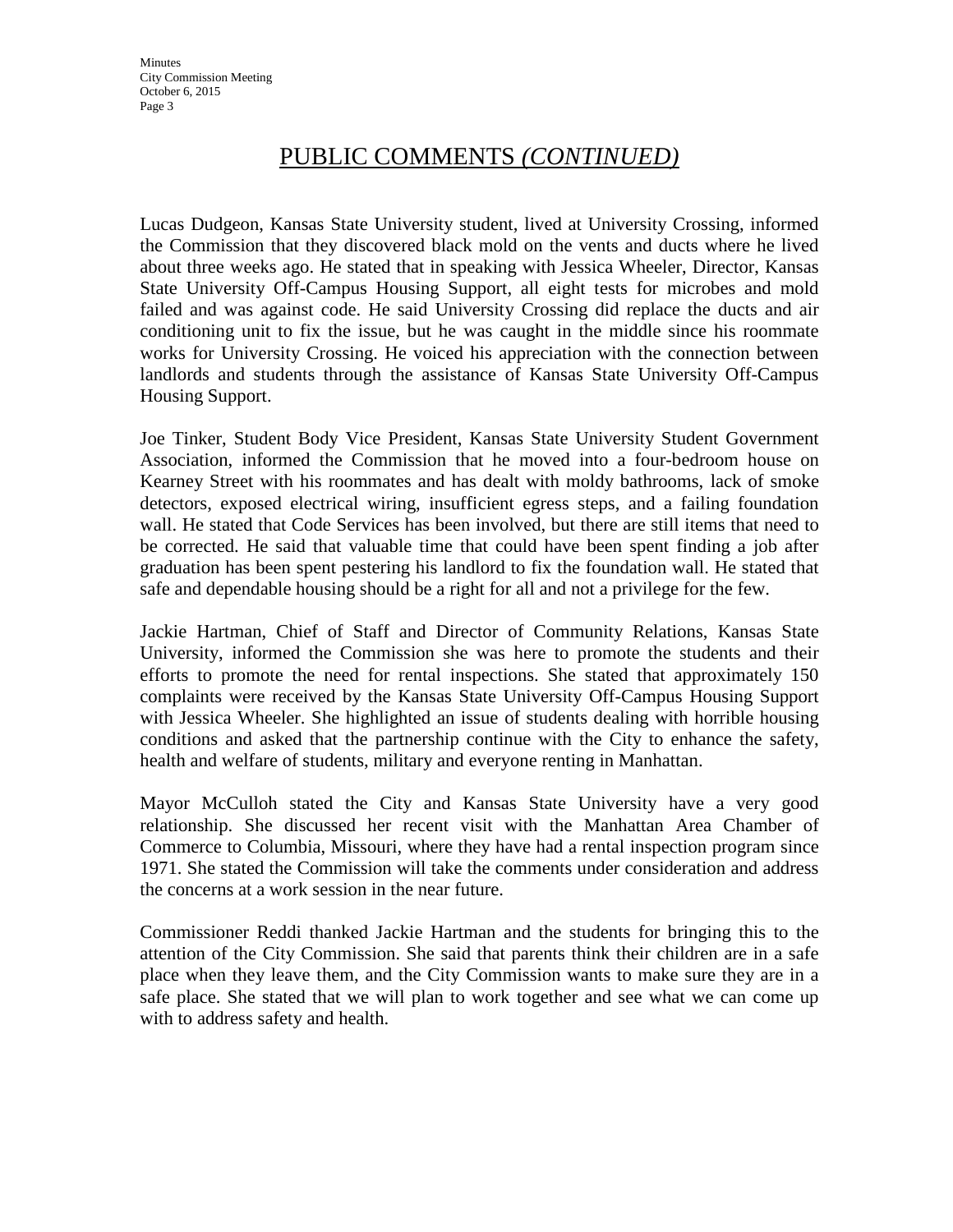Commissioner Butler stated that he appreciated the input and understood that this issue has been discussed since 1979. He said that he is not a fan of the rental inspection program and it has been a very contentious issue. He stated that he would be in favor of a rental education program because the Kansas Residential Landlord and Tenant Act address those issues. He stated that there are already procedures in place to handle the situations that have been brought up with the Landlord and Tenant Act. He stated that the Kansas State University Off-Campus Housing could perhaps be the clearing house for information.

Commissioner Dodson stated that he liked the term of shared information. He agreed that the Kansas Residential Landlord and Tenant Act has good information, but it does nothing unless everybody is aware of it. He stated that the Commission would be discussing the topic of code enforcement at a future work session and that the information received is very timely. He thanked the students for coming and explaining their perspectives.

Commissioner Morse thanked the student leaders at Kansas State University for bringing this item to the community's attention. She voiced support for life safety issues and stated the items mentioned are very serious issues.

Commissioner Dodson acknowledged Ms. Gotchall and her issue expressed earlier.

Ron Fehr, City Manager, stated that he appreciated the issue being brought to the City's attention and that something will be figured out that will work.

Phil Anderson, 1719 Fairchild Avenue, owner of Anderson Bed and Breakfast, informed the Commission that he had three items. First, he supported the student presentation and the initiative of the Student Government Association. Second, he provided an update on the status of the bridge pier sign project and stated the project should be completed by early November. Finally, he requested that the speed limit along the 1700 block of Fairchild Avenue be reduced to 20 miles per hour. He provided background information to support his position that the speed limit be lowered and presented a petition signed by 12 of the 15 property owners on the block favoring the proposal.

Mayor McCulloh informed Mr. Anderson that the City would check into his concerns.

Ron Cochran, 1618 Delaney Drive, voiced concerns regarding parking along the north side of Dickens Avenue from College Avenue west to Delaney Drive. He stated that Dickens Avenue is currently marked "No Parking" on both sides of the street from Delaney Drive west to Browning Avenue. He informed the Commission that Dickens Avenue has become an extremely busy street and has recently had double yellow striping added down the center as well as marked a bicycle way. He stated that football games are a major concern, particularly at night. He provided additional concerns with pedestrian safety and encouraged the Commission and Fire Department personnel to come to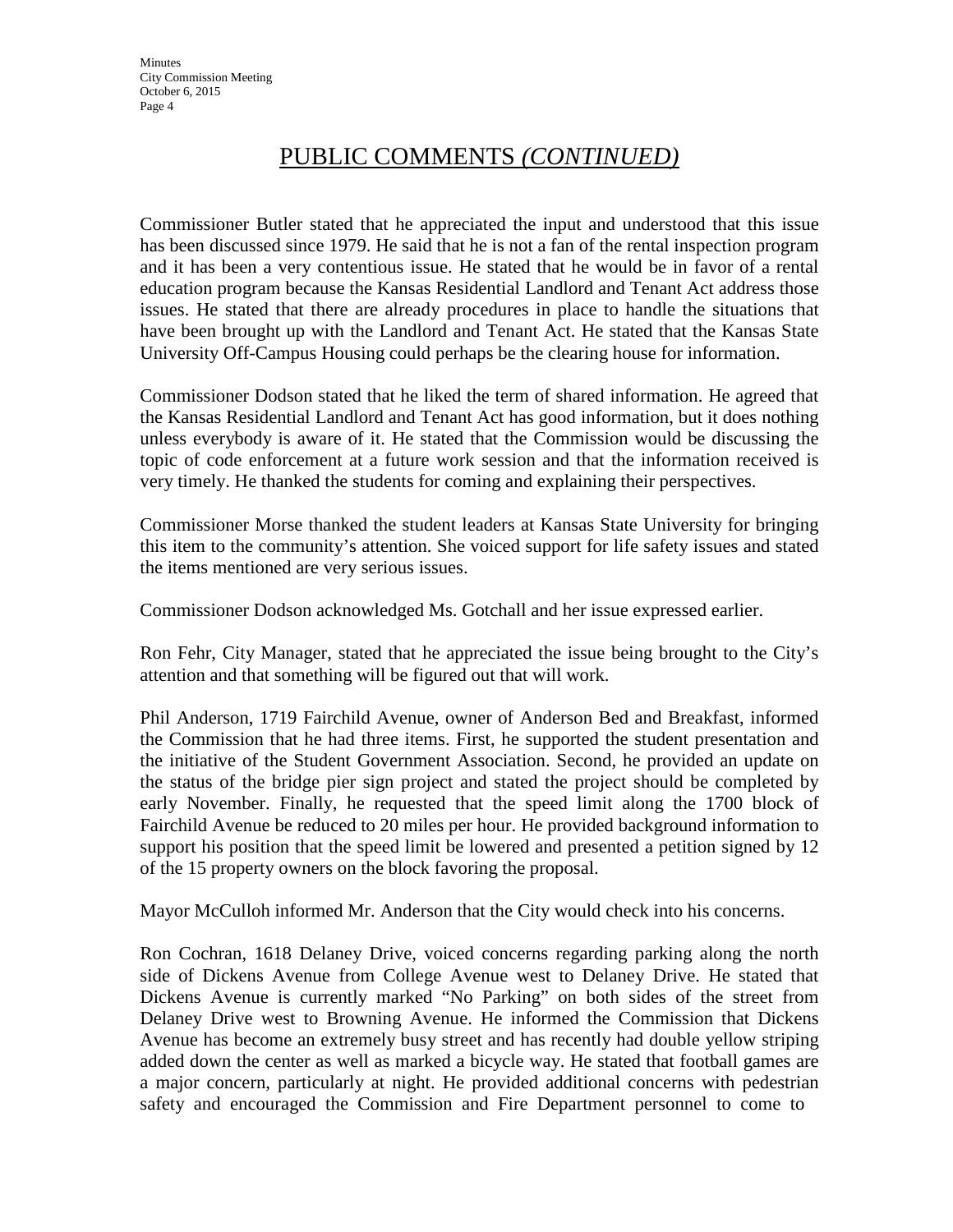Dickens Avenue immediately following a football game. He asked the Commission to consider designating Dickens Avenue from College Avenue to Delaney Drive as a "No Parking Anytime" area to be consistent with existing "No Parking Anytime" from Delaney Drive to Browning Avenue. He then responded to questions from the Commission.

Mayor McCulloh informed Mr. Cochran that the City would check into his concerns.

Rob Ott, Director of Public Works, responded to questions from the Commission regarding Dickens Avenue.

Hearing no other comments, Mayor McCulloh closed the public comments.

# COMMISSIONER COMMENTS

Commissioner Reddi informed the community that October is National Bullying Prevention Awareness Month and stressed the importance for schools and the public to be aware of this issue. She stated there are a lot of activities happening in Manhattan this weekend including performances at McCain, the Flint Hills Discovery Center, the Manhattan Fire Department Open House on Sunday, October  $11<sup>th</sup>$  at the headquarters Fire Station, and the K-State football game on Saturday, October 10<sup>th</sup>.

Mayor McCulloh talked about the green bike program and encouraged those people using the bikes to please return them when you are finished. She stated this is a great program and hoped that it would work well and get people physically fit.

## CONSENT AGENDA

(\* denotes those items discussed)

## **MINUTES**

The Commission approved the minutes of the Regular City Commission Meeting held Tuesday, September 15, 2015.

## **CLAIMS REGISTER NO. 2801**

The Commission approved Claims Register No. 2801 authorizing and approving the payment of claims from September 9, 2015, to September 29, 2015, in the amount of \$2,873,899.89.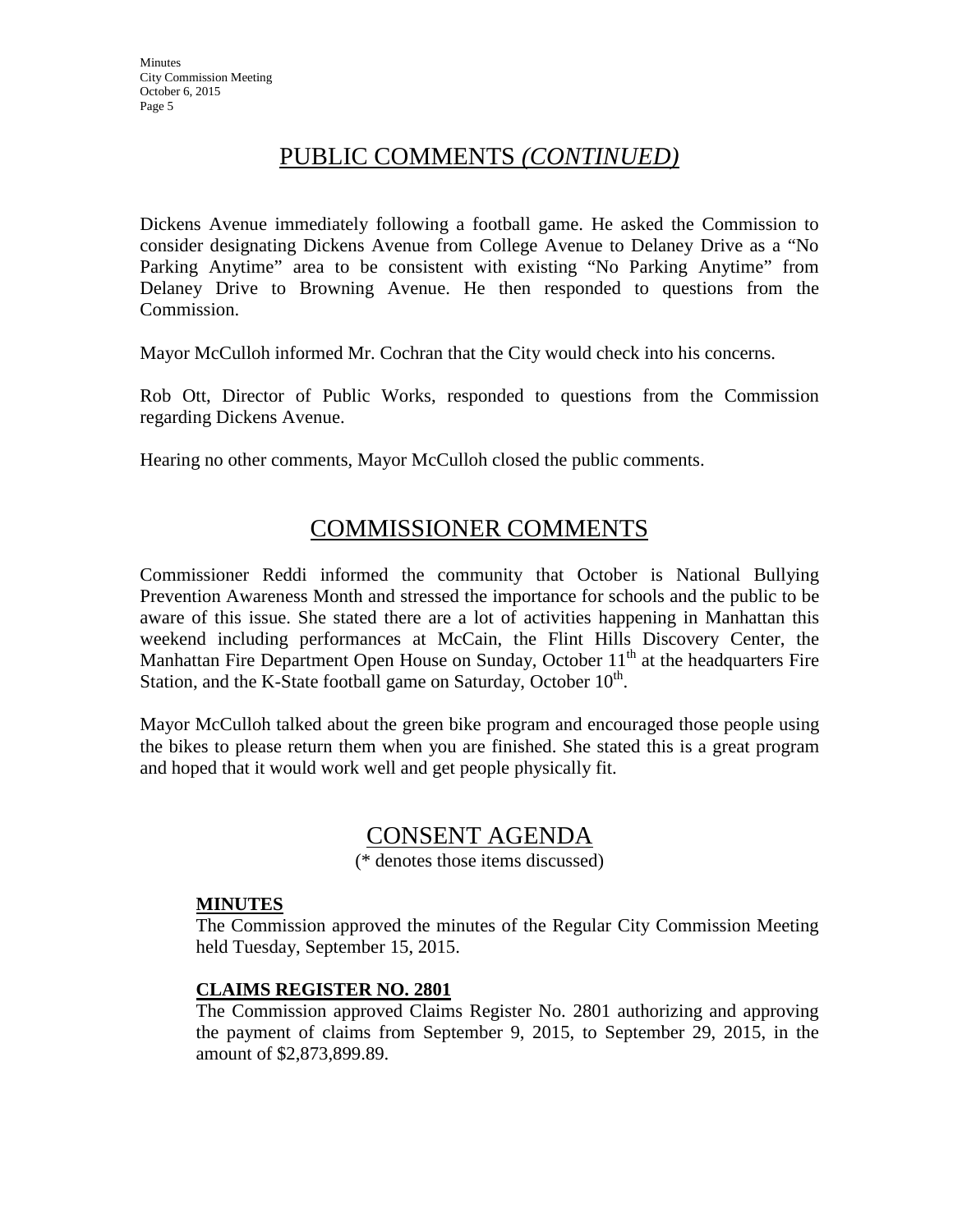#### **FINAL PLAT – MERCY REGIONAL HEALTH CENTER PUD**

The Commission accepted the easements and rights-of-way, as shown on the revised Final Plat of the Mercy Regional Health Center, Planned Unit Development, generally located southwest of the intersection of Kimball Avenue and College Avenue, based on conformance with the Manhattan Urban Area Subdivision Regulations.

#### **CHARTER ORDINANCE NO. 55 – STORMWATER RATES**

The Commission approved Charter Ordinance No. 55 increasing stormwater rates by 3% effective January 1, 2016.

#### **FIRST READING – 2016 SERVICE FEES – AGGIEVILLE BUSINESS IMPROVEMENT DISTRICT**

The Commission approved first reading of an ordinance levying Business Improvement Service Fees for 2016 on businesses located within the Aggieville and Business Improvement District.

## **FIRST READING – 2016 SERVICE FEES – DOWNTOWN BUSINESS IMPROVEMENT DISTRICT**

The Commission approved first reading of an ordinance levying Business Improvement Service Fees for 2016 on businesses located within the Downtown Business Improvement District.

#### **PUBLIC HEARING – KDHE LOAN APPLICATION – WATER TREATMENT PLANT IMPROVEMENTS (WA1403, 2014 CIP #WA015P AND WA121E)**

Mayor McCulloh opened the public hearing.

Hearing no comments, Mayor McCulloh closed the public hearing.

#### **RESOLUTION NO. 100615-A - KDHE LOAN APPLICATION - WATER TREATMENT PLANT IMPROVEMENTS (WA1403, 2014 CIP #WA015P AND WA121E)**

The Commission approved Resolution No. 100615-A authorizing the submittal of an application to the Kansas Department of Health and Environment (KDHE) for a loan not to exceed \$7,308,000.00 from the Kansas Public Water Supply Loan Fund (KPWSLF) for the Water Treatment Plant Improvements (WA1403, 2014 CIP #WA015P and WA121E).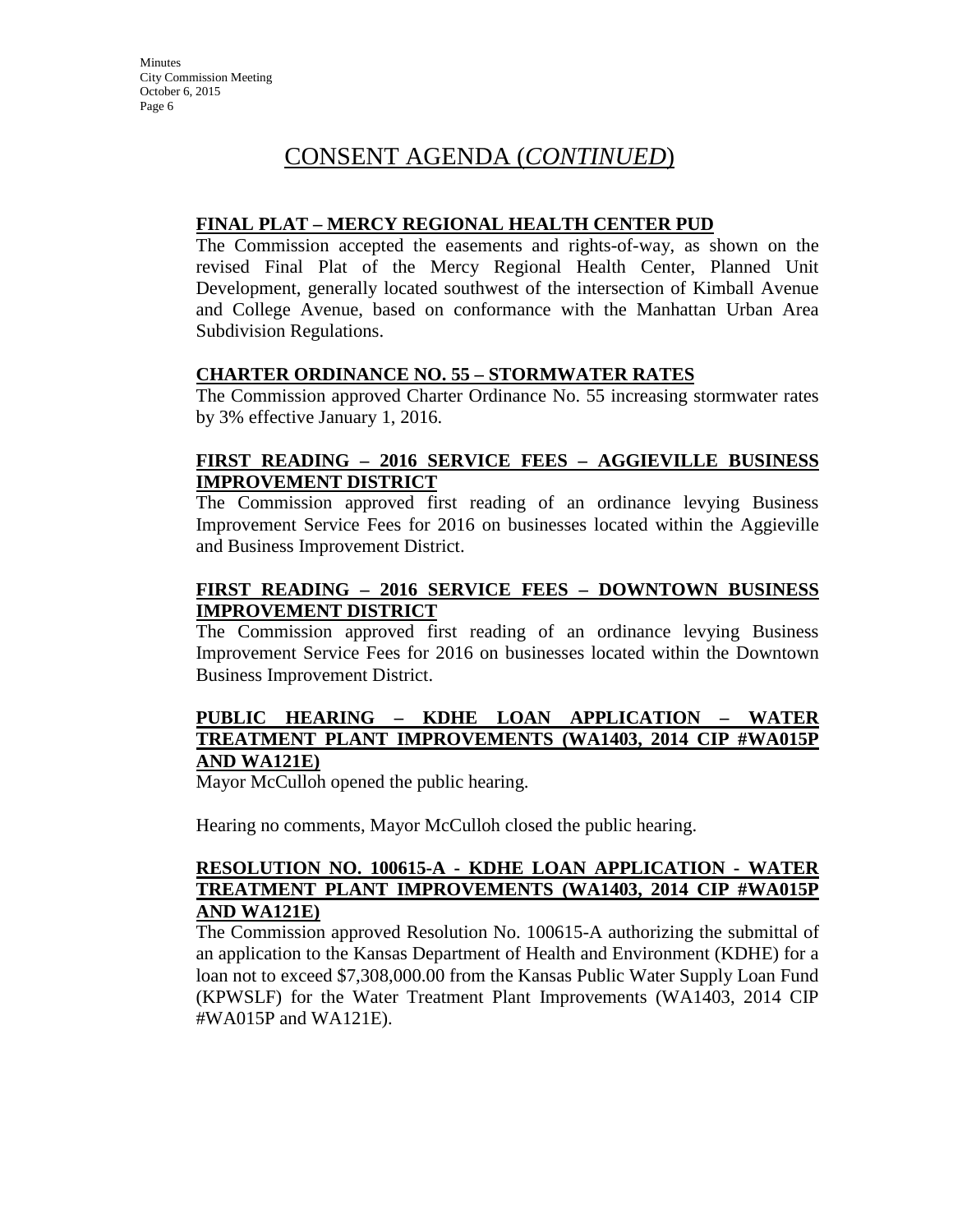#### **NEGOTIATE CONTRACT - DESIGN SERVICES - WATER TREATMENT PLANT IMPROVEMENTS (WA1403, 2014 CIP #WA015P AND WA121E)**

The Commission authorized City Administration to negotiate a design services contract with Carollo Engineers, of Kansas City, Missouri, for the Water Treatment Plant Improvements (WA1403, 2014 CIP #WA015P and WA121E).

## **FINAL PLAT – SCENIC CROSSING**

The Commission accepted the easements and rights-of-way, as shown on the Final Plat of Scenic Crossing, generally located northeast of the intersection of Kimball Avenue/Scenic Drive and Anderson Avenue, based on conformance with the Manhattan Urban Area Subdivision Regulations.

#### **RESOLUTION NO. 100615-B – TDD PETITION – SCENIC CROSSING**

The Commission found the petition sufficient, and approved Resolution No. 100615-B setting November 3, 2015, as the date for a public hearing relative to the creation of the Scenic Crossing Transportation Development District (TDD).

## **RESOLUTION NO. 100615-C – PETITION – SCENIC CROSSING STORMWATER IMPROVEMENTS (SM1511)**

The Commission found the petition sufficient, and approved Resolution No. 100615-C finding the project advisable and authorizing construction for the Scenic Crossing Stormwater Improvements (SM1511).

## **DEVELOPMENT AGREEMENT - SCENIC CROSSING STORMWATER IMPROVEMENTS (SM1511)**

The Commission authorized the Mayor and City Clerk to execute a development agreement with Scenic Crossing, LLC, for the construction of the Scenic Crossing Stormwater Improvements (SM1511).

## **DEVELOPMENT AGREEMENT – LOT 4, HERITAGE SQUARE, UNIT 4 – SANITARY SEWER (SS1515) AND STORM SEWER (SM1510) IMPROVEMENTS**

The Commission authorized the Mayor and City Clerk to execute a development agreement with Schultz Real Estate Development, Inc., of Manhattan, Kansas, for Lot 4, Heritage Square, Unit 4, sanitary sewer (SS1515) and storm sewer (SM1510) improvements.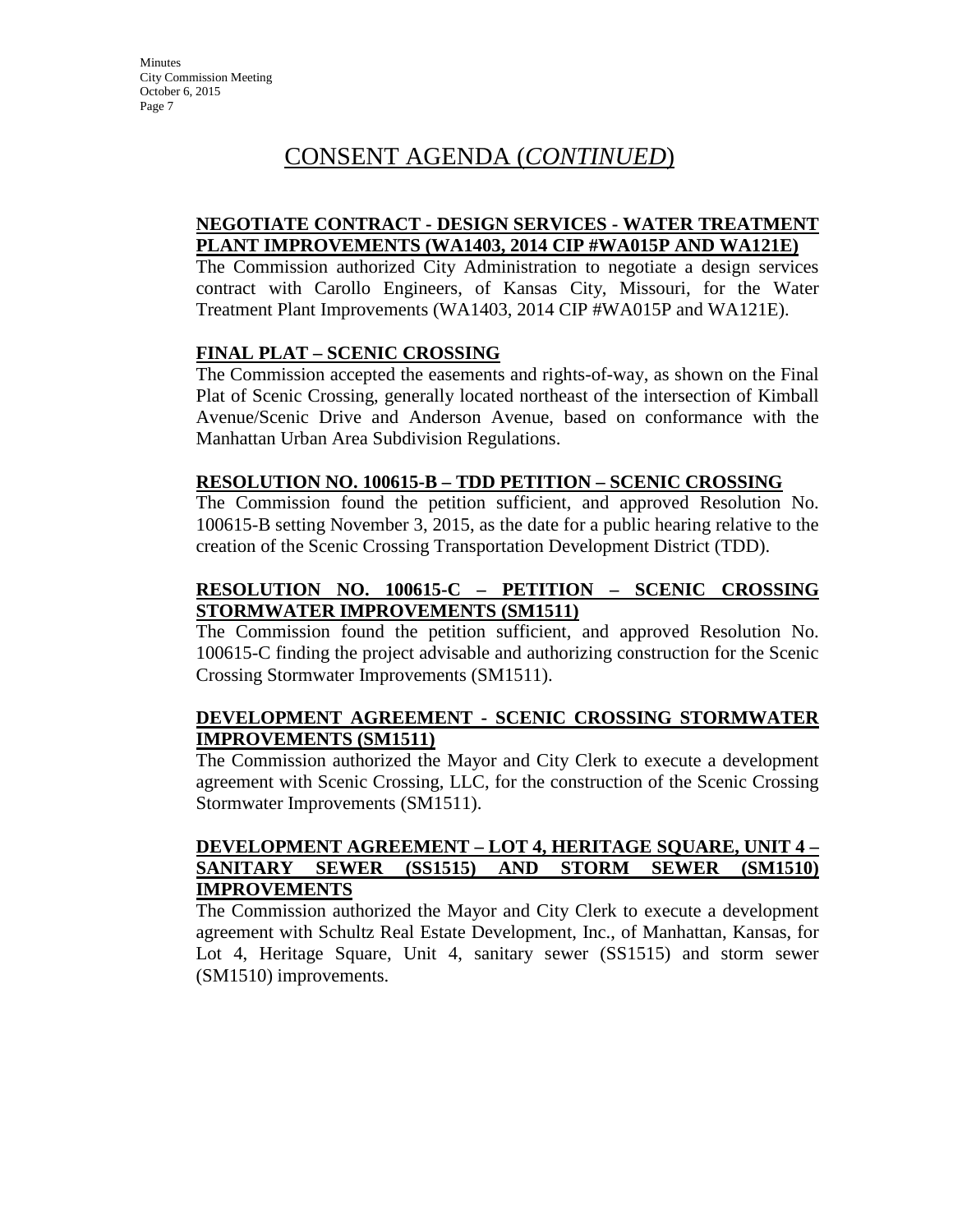## **DEVELOPMENT AGREEMENT – WILLOW RIDGE APARTMENTS WATER IMPROVEMENTS (WA1517)**

The Commission authorized the Mayor and City Clerk to execute a development agreement with Schultz Construction, of Manhattan, Kansas, for the Willow Ridge Apartments Water Improvements (WA1517).

## **AWARD CONTRACT - MANHATTAN REGIONAL AIRPORT TEMPORARY PARKING (AP1502)**

The Commission accepted the Engineer's Opinion of Probable Cost in the amount of \$135,115.50, and awarded and authorized the Mayor and City Clerk to execute a construction contract in the amount of \$113,564.75 with Midwest Concrete Materials, of Manhattan, Kansas, for construction of temporary parking at the Manhattan Regional Airport (AP1502).

## **\* ACCEPT – SAFE ROUTES TO SCHOOL PLAN, PHASE 1 (ST1402)**

Commissioner Reddi and Mayor McCulloh voiced their support for this initiative.

The Commission accepted the Safe Routes to School Plan, Phase I, and its recommendations.

## **JOINT FUNDING AGREEMENT – RIVER GAUGES**

The Commission approved and authorized the Mayor to execute a Joint Funding Agreement with the United States Geological Survey (USGS) for the costs of four river gauges along Wildcat Creek and the Kansas River from October 1, 2015, to September 30, 2016, at a local cost of \$20,820.00, with the City's share being \$14,700.00.

## **OUTSIDE CITY WATER AND SEWER AGREEMENT – 1621 BARNES ROAD (KSU PLANT PATHOLOGY)**

The Commission authorized City Administration to finalize an agreement with Riley County and Kansas State University (Kansas State University Plant Pathology) for an outside city water connection and sewer service connection for the property at 1621 Barnes Road, Riley County, Kansas, and authorized the Mayor and City Clerk to execute said agreement.

## **\* AGREEMENT – FESTIVAL OF LIGHTS**

Commissioner Butler encouraged those that would like to help with the Whoville Fund to contact the Manhattan Greater Community Foundation. He stated this is a wonderful event and appreciated the efforts of local merchants to make this event happen.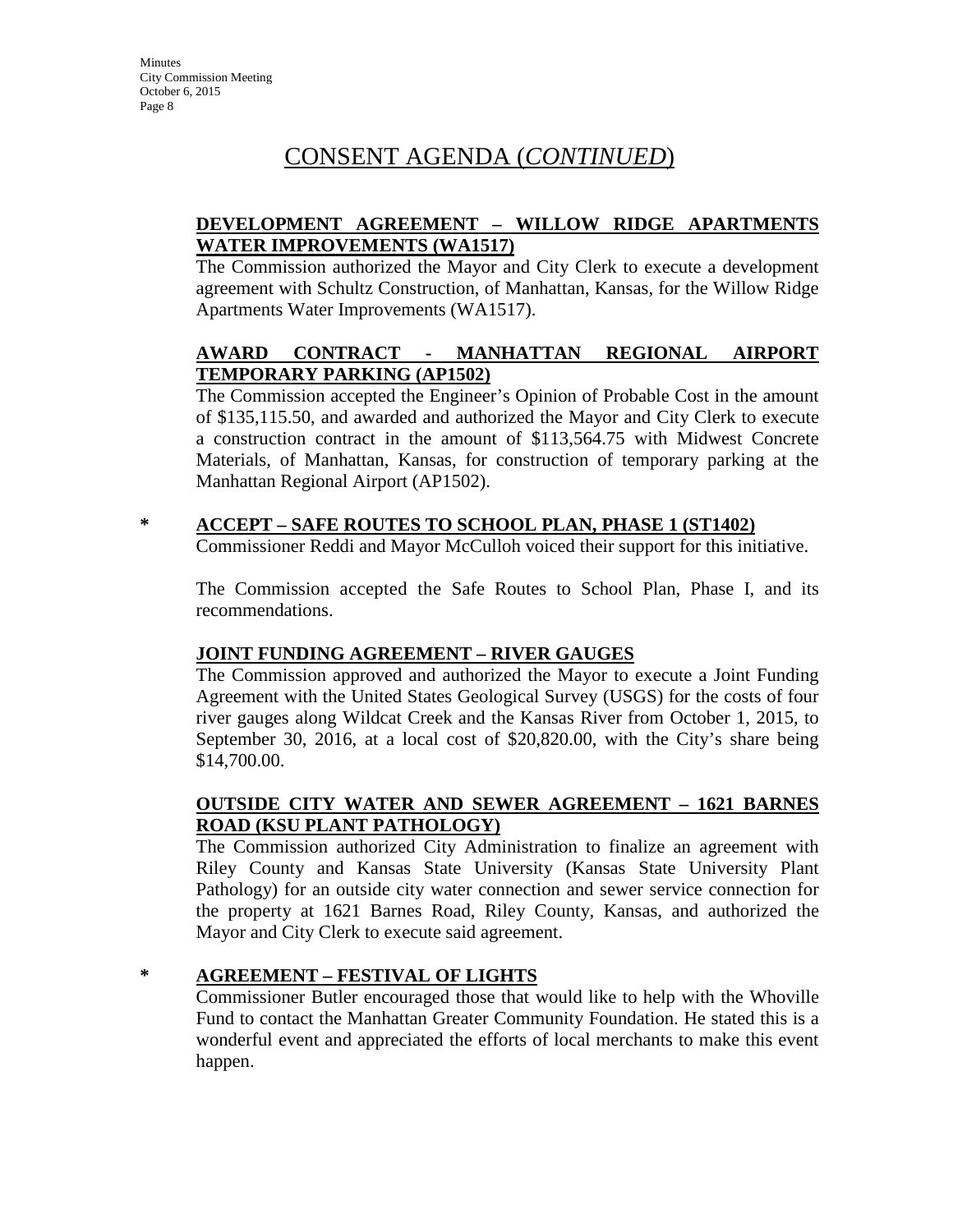#### **\* AGREEMENT – FESTIVAL OF LIGHTS** *(CONTINUED)*

The Commission approved and authorized the Mayor and City Clerk to execute an agreement for the holiday lighting at Blue Earth Plaza.

## **PAYMENT – RELOCATION OF WESTAR TRANSMISSION LINE – INTERLACHEN (ST1325)**

The Commission authorized payment of the relocation invoice from Westar Energy for the Interlachen Subdivision (ST1325) in the amount of \$140,647.93, and payment of the conduit installation from the Westar authorized contractor, Larson Construction, in the amount of \$27,660.00, using the funds programmed in the Street Petition for this subdivision with no City-At-Large participation.

#### **BOARD APPOINTMENTS**

The Commission approved appointments by Mayor McCulloh to various boards and committees of the City.

#### *Douglass Center Advisory Board*

Re-appointment of Glenna Burckel, 2031 Pierre Street, to a three-year At-Large term. Ms. Burckel's term will begin October 3, 2015, and will expire October 2, 2018.

#### *Housing Appeals Board*

Appointment of Eric Neilson, 1709 Little Kitten Avenue, to a three-year term. Mr. Neilson's term begins immediately, and will expire June 30, 2018.

After discussion and comments from the Commission, Commissioner Reddi moved to approve the consent agenda. Commissioner Morse seconded the motion. On a roll call vote, motion carried 5-0.

## GENERAL AGENDA

#### **FIRST READING - AMEND MANHATTAN URBAN AREA COMPREHENSIVE PLAN - ADOPT AND INCORPORATE THE HARTFORD HILL MASTER PLAN**

Eric Cattell, Assistant Director for Planning, presented an overview of the Hartford Hill Master Plan. He also highlighted Fort Riley's Land Use Planning Zone and noise disclosure, parks and open space proposed, access and traffic, drainage, utility services, fire and emergency access, various meetings the item was discussed and approved, and outlined the proposed Comprehensive Plan Amendment. He then responded to questions from the Commission regarding jurisdictional boundaries, the process for future annexations and phasing envisioned for this area.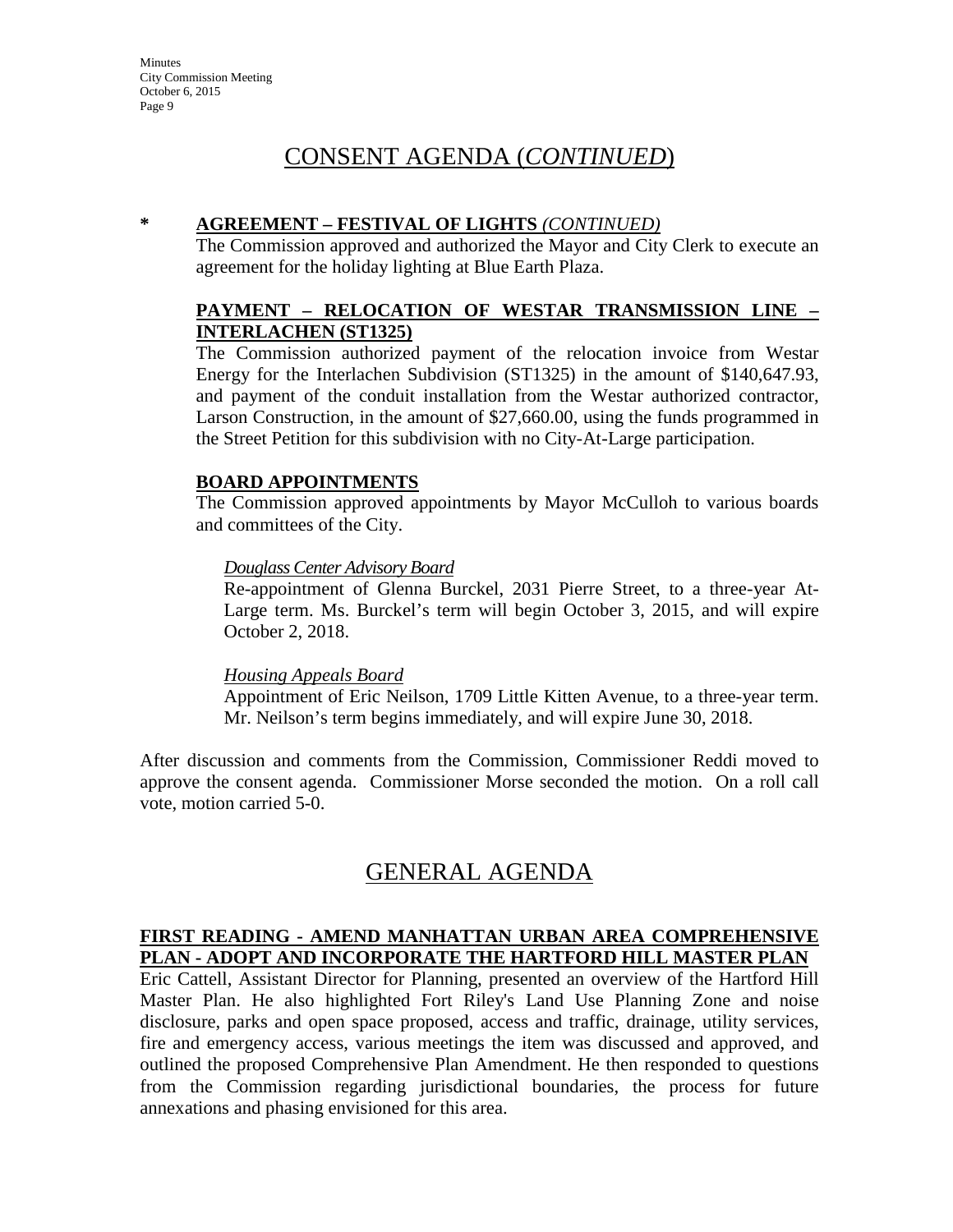# GENERAL AGENDA *(CONTINUED)*

#### **FIRST READING - AMEND MANHATTAN URBAN AREA COMPREHENSIVE PLAN - ADOPT AND INCORPORATE THE HARTFORD HILL MASTER PLAN** *(CONTINUED)*

Rob Ott, Director of Public Works, responded to questions from the Commission regarding utilities and water pressure.

Eric Cattell, Assistant Director for Planning, provided additional information regarding notification and disclosure that is provided when the lots are platted. He also responded to questions from the Commission about the Joint Land Use Study, noise impact area, traffic analysis, considerations of street alignment, and the process, timing and considerations necessary to create a future second access point to Marlatt Avenue.

Rob Ott, Director of Public Works, responded to additional questions from the Commission regarding future street connectivity, future considerations to upgrade the roundabout at Grand Mere Parkway and Kimball Avenue, and the potential timeline for residential development in this area over the next five to ten years.

Eric Cattell, Assistant Director for Planning, informed the Commission that residential housing growth will be driven by market conditions and the Capital Improvements Program will need to incorporate necessary improvements. He then responded to additional questions from the Commission regarding a ring-road system within the development areas of Hartford Hill, connections to future phases of Grand Mere, and presented a map showing the school district boundaries for USD383 and USD378.

Mayor McCulloh opened the public comments.

Zach Burton, Fieldhouse Development and applicant, informed the Commission that he was available to answer questions. He provided additional information on the proposed development and the desire to create a Hartford Hill Master Plan. He responded to questions from the Commission regarding build-out projections over a 20-25 year projected timeframe, creation of a homeowners association, structural measures and building code updates, noise impact experience and noise disclosure information provided due to Fort Riley.

Hearing no other comments, Mayor McCulloh closed the public comments.

After discussion and additional comments from the Commission, Commissioner Reddi moved to approve first reading of an ordinance amending the Manhattan Urban Area Comprehensive Plan, dated March 2015, by adopting and incorporating by reference the Hartford Hill Master Plan, dated September 2015, as recommended by the Manhattan Urban Area Planning Board. Commissioner Butler seconded the motion. On a roll call vote, motion carried 5-0.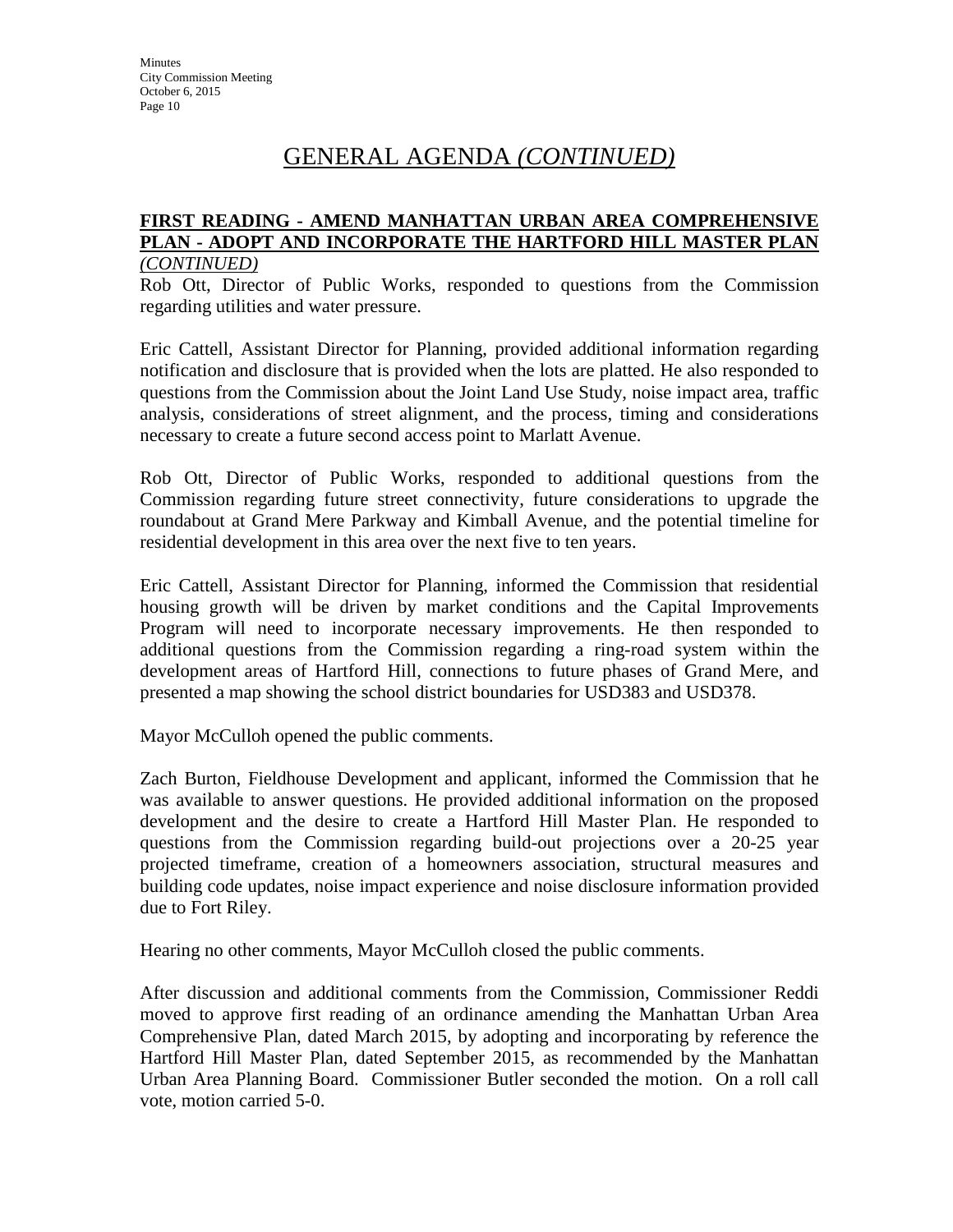# GENERAL AGENDA (*CONTINUED*)

## **AUDITOR'S REPORTS - 2014 CITY AUDIT**

Hillary Badger, Assistant Director of Finance, introduced the item, provided background information and acknowledged Rina Neil, City Controller, for her work on the 2014 City audit. She informed the public of the availability of various financial reports on the City of Manhattan's website.

Eric Higgins, Chair, Municipal Audit Committee, thanked the Committee members serving on the Municipal Audit Committee and the City's financial staff. He highlighted several areas regarding the audit and items that have been previously addressed.

Michelle Crow, CPA, Varney and Associates, informed the Commission that the majority of the field work was completed in May and the audit finished in September. She stated that there were no additional suggestions for improvements and that suggestions in the past have been addressed. She thanked the City's finance staff for answering their questions and requests. She then responded to questions from the Commission regarding the audit letter and stated that the firm is doing the audit and not a single individual, so there is not an individual signature on the audit letter.

Mayor McCulloh opened the public comments.

Hearing no comments, Mayor McCulloh closed the public comments.

After discussion and comments from the Commission, Commissioner Reddi moved to receive and accept the Auditor's reports for the 2014 City Audit. Commissioner Morse seconded the motion. On a roll call vote, motion carried 5-0.

## **2015 THIRD QUARTER REPORT - CONVENTION AND VISITORS BUREAU**

Brad Everett, Chair, Manhattan Convention & Visitors Bureau (CVB) Steering Committee, introduced the item.

Karen Hibbard, Director, Manhattan Convention & Visitors Bureau, presented information for the third quarter including number of conferences hosted, estimated economic impact, amateur sports groups hosted, performance measures for inquiries/fulfillment, performance measures for social media engagement, and highlighted the five goals of the Manhattan Convention & Visitors Bureau.

Marcia Rozell, Tourism Sales Manager, Manhattan Convention & Visitors Bureau, presented information on the Rhythm & Brews and Hail the Ale events.

Karen Hibbard, Director, Manhattan Convention & Visitors Bureau, presented information on the Visitor Intercept Study and recognized volunteers Donna Erpelding, Sue Carpenter and Donna Davis, retired school teachers, for their wonderful work.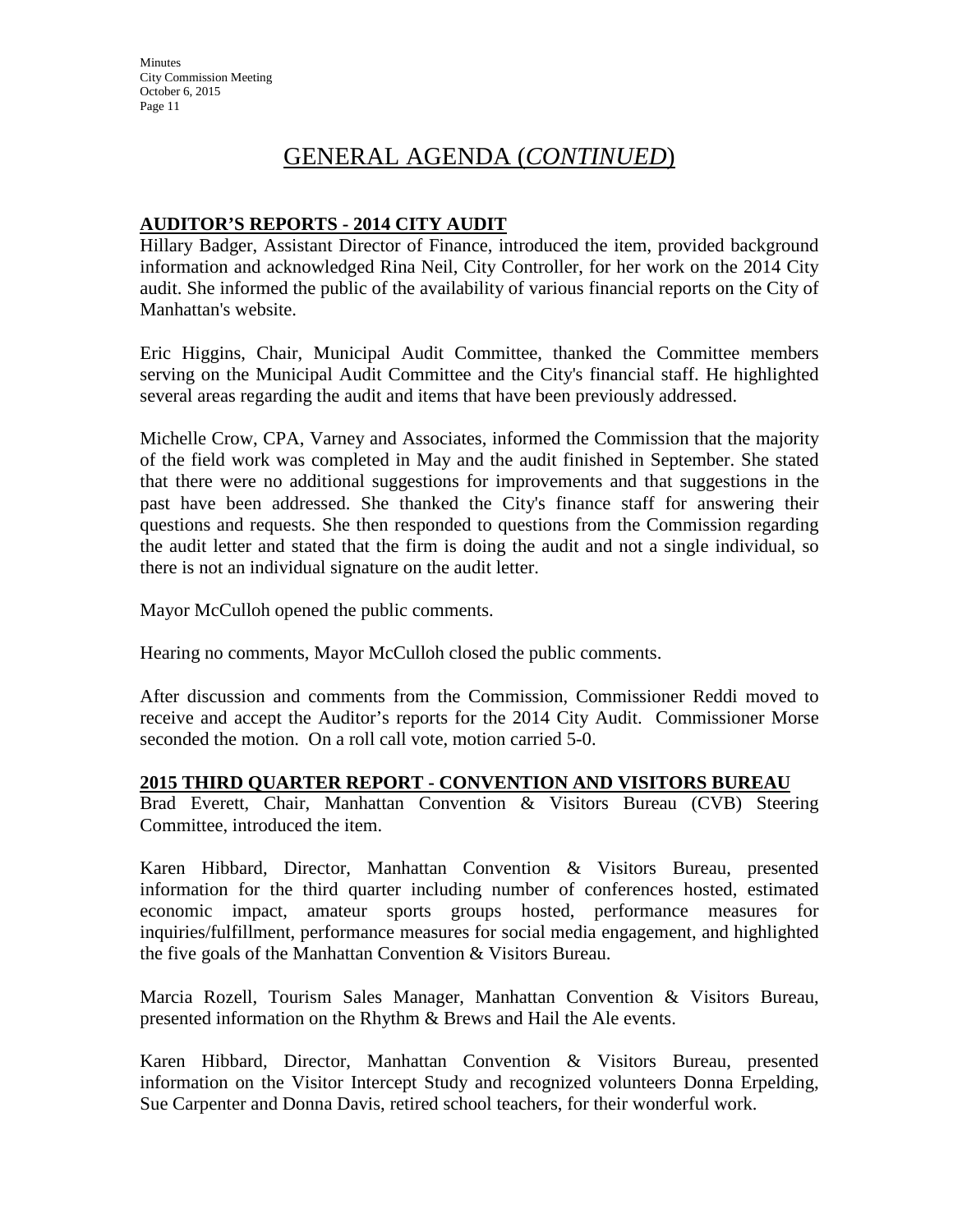# GENERAL AGENDA (*CONTINUED*)

# **2015 THIRD QUARTER REPORT - CONVENTION AND VISITORS BUREAU**

## *(CONTINUED)*

Sue Carpenter, volunteer, CVB, presented her experience after talking with an 80-year-old couple that recently visited Manhattan, Kansas, for the first time. She highlighted their perceptions and experience during their brief stay in the community.

Karen Hibbard, Director, Manhattan Convention & Visitors Bureau, presented an update on the annual number of room supply and demand, average number of rooms occupied, average daily rate, and revenue per room. She stated that Manhattan is a great community and responded to questions from the Commission regarding outreach, special events, seasonal activities, and CVB goals.

Lyle Butler, Chief Executive Officer, Manhattan Area Chamber of Commerce, provided additional information on the CVB report. He informed the Commission that the Chamber is working with Whoville this year and are combining marketing dollars to help promote this seasonal event.

After additional comments from the Commission, Karen Hibbard, Director, Manhattan Convention & Visitors Bureau, informed the Commission that their contract with the City stipulates four presentations annually to the City Commission. She stated that the CVB also provides a monthly report to the City and is included with the City Manager's Monthly Report.

Brad Everett, Chair, Manhattan Convention & Visitors Bureau (CVB) Steering Committee, responded to questions from the Commission regarding the Blue Earth Plaza holiday event and tree lighting ceremony. He informed the Commission that approximately \$350,000.00 has been raised in private funds over three years to bring this event to Manhattan.

Karen Hibbard, Director, Manhattan Convention & Visitors Bureau, responded to additional questions from the Commission about the new zip line venue and stated the CVB is continuing to work with Kansas State University and K-State Global Campus to pursue meeting opportunities in Manhattan.

Mayor McCulloh opened the public comments.

Hearing no other comments, Mayor McCulloh closed the public comments.

As this was a discussion item only, there was no formal action taken by the Commission.